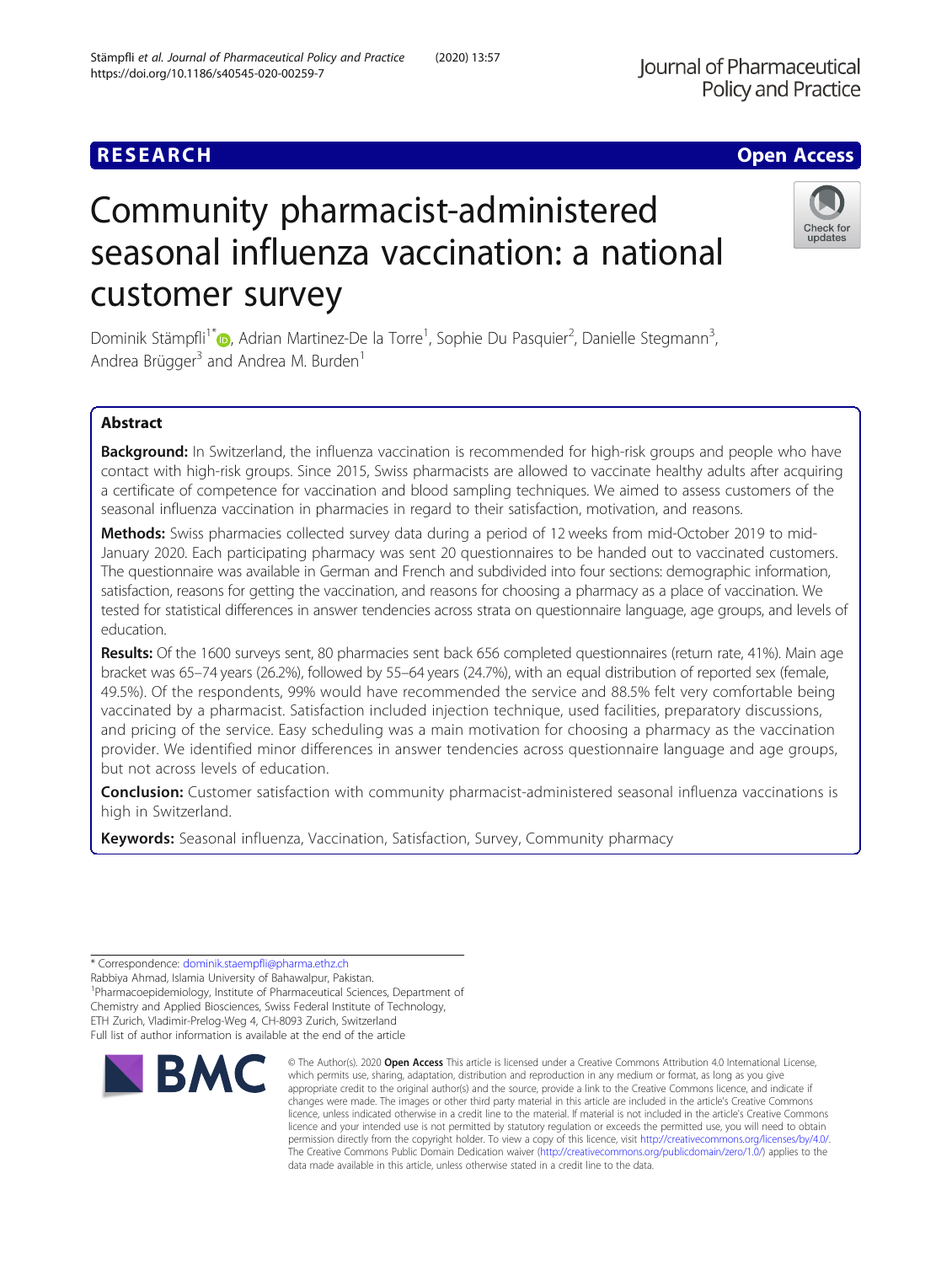#### Main body

#### Introduction

Globally, influenza is a major cause of morbidity and mortality, with 291,243 to 645,832 estimated seasonal influenza-associated respiratory deaths annually [\[1](#page-7-0)]. With vaccination being the most effective preventive measure against influenza [\[2](#page-7-0)], the Federal Office of Public Health of Switzerland (FOPH) is recommending the vaccination for people with an increased risk of complications of influenza and for people who have contact with these persons within the family or during their private or professional activities [\[3](#page-7-0)]. In this context, people with an increased risk of complications include persons over 65 years of age, pregnant women, women who have given birth in the last 4 weeks, premature babies from the age of 6 months for the first two winters after birth, persons with certain chronic diseases (from the age of 6 months), and patients in nursing homes and in facilities for patients with chronic diseases [[3\]](#page-7-0). In Switzerland, the FOPH estimated that 209,200 people (around 2.5% of the Swiss population) consulted a general practitioner for a flu-like illness in 2019 [\[4\]](#page-7-0). Thus, the influenza vaccination may, additionally, be considered for persons who wish to reduce their own risk of influenza for pri-vate or professional reasons [\[3](#page-7-0)].

Increasing the influenza vaccination rate in the population may result in a reduction of influenza cases and a subsequent reduction in healthcare utilisation and costs. In recent decades, a number of countries have expanded the role of pharmacists to include providing influenza vaccinations [[5](#page-7-0)]. As of 2015, Swiss pharmacists are allowed to vaccinate healthy adults after successfully completing a formal training and acquiring a certificate of competence for vaccination and blood sampling techniques [\[6\]](#page-7-0). Since May 2015, 2060 Swiss pharmacists have acquired this certificate of competence [\[7](#page-7-0)]. Additionally, pharmacies need to apply for vaccination permits at cantonal level [[8](#page-7-0)]. At present, the seasonal influenza vaccination and selected cantonally defined other vaccinations are possible in a total of 22 of 26 cantons, whereas only the canton of Tessin requires a physician's prescription [\[9\]](#page-7-0). While this service is not covered by the Swiss compulsory basic health insurance, this initiative aims to increase accessibility to influenza vaccines. In the 2017/2018 influenza season, 15,617 of 1,152,000 delivered vaccine doses (1.4%) were delivered in pharmacies [[10\]](#page-7-0). It is estimated that these community pharmacy-administered vaccinations accounted for net cost savings of CHF 143,021 for the Swiss economy [\[10\]](#page-7-0).

To date, evidence on customer satisfaction and motivation for a pharmacist-administered seasonal influenza vaccination is scarce  $[11–13]$  $[11–13]$  $[11–13]$  $[11–13]$  $[11–13]$ . Thus, the aim of this study was to identify customer demographics and gain insights into the motivation and satisfaction with Swiss community pharmacist-administered seasonal influenza vaccinations.

# Methods

# Study design

Survey data was collected by voluntarily participating Swiss pharmacies during a period of 12 weeks from mid-October 2019 to mid-January 2020. Based on a participation rate of a previous Swiss study  $[14]$  $[14]$ , we randomly selected 526 Swiss pharmacies to be asked to participate in the survey. Randomisation was performed on cantonal level to obtain a representative sample of pharmacies across Switzerland. Pharmacies were asked to sign up for participation through an online form generated by the Swiss Association of Pharmacists (pharmaSuisse). Each participating pharmacy was sent a bundle of 20 questionnaires and 20 sealable envelopes alongside written instructions and a pre-stamped return envelope. Pharmacists were asked to hand vaccinated customers one questionnaire and one sealable envelope. Participation in the survey by the customers was voluntary, and consent was considered to be given when the questionnaire was filled. Customers were asked to place their completed questionnaires in the sealable envelopes to hide their answers from the pharmacies. To ensure the anonymity of, both, customers and pharmacies, the only identifier included in the questionnaire was the four-digit zip codes indicating the commune of the vaccinating pharmacy. Data collection was terminated by recalling questionnaire bundles at the end of the data collection period.

#### **Ouestionnaire**

The electronically evaluable questionnaire was designed in German and translated into French by two independent translators. The German version of the questionnaire is displayed in Additional Figure [1.](#page-7-0) The questionnaire was subdivided into four sections: demographic information (i.e., zip code of pharmacy, sex [as salutation], age category, highest level of education, number of past vaccinations), satisfaction (technique, discussion, premises, pricing, recommendation), reasons for getting the vaccination (protection of oneself or others, professional risk for oneself or other), and reasons for choosing a pharmacy (opening hours, past experiences, availability of primary care physician, pricing, trust, accessibility, appointment). Wherever appropriate, a Likert scale with six plus one fully labelled levels was used: the six labels ranged from "does not apply at all" to "does fully apply;" we additionally included an option "not answerable" on the right side [\[15](#page-7-0)]. Questions were phrased to allow for a consistent use of the same labels throughout the questionnaire. The questionnaire was electronically enabled and evaluated by using TeleForm [\[16](#page-7-0)].

#### Statistical analysis

Survey data was aggregated and analysed using descriptive statistics. Zip codes were amended information on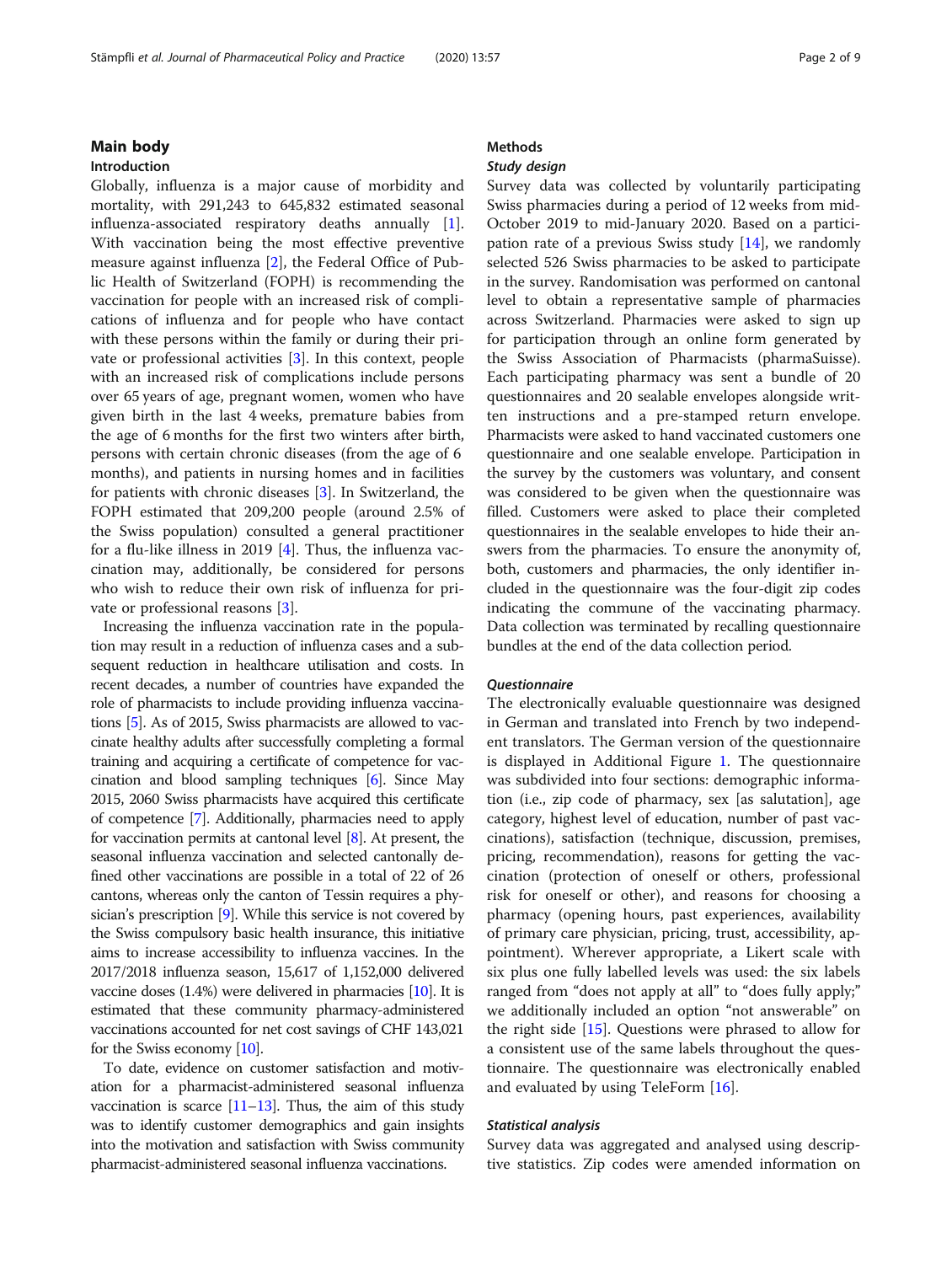spatial divisions and typologies with data of the Swiss Federal Statistical Office [\[17\]](#page-7-0). Demographic characteristics were summarised using means and standard deviations and counts and proportions where appropriate, stratified by questionnaire language (German vs. French). Differences in demographic characteristics between the questionnaire languages were assessed using  $t$  test and chi-square test for continuous and categorical variables, respectively. Likert scales were summarised using counts and proportions. "Not answerable" responses and missing data were omitted from the analysis.

In secondary analyses, we stratified the Likert scales by levels of education, questionnaire language, and two age groups of respondents ( $<$  65 years,  $\ge$  65 years). We used a Kruskal-Wallis test to check for differences in responses across levels of education. Mann-Whitney U test was used to compare responses between questionnaire language and the two age groups. The significance level was set at 5%. All analyses were performed in R [[18](#page-7-0)] with the additional packages gglot2 [[19](#page-7-0)], dplyr [\[20](#page-7-0)], data.table [[21\]](#page-8-0), and RSwissMaps [\[22](#page-8-0)].

#### Results

Of the 526 pharmacies which were asked to participate in the survey, 80 pharmacies (15.2%) signed up for data collection. A total of 1600 questionnaires were sent in bundles of twenty to 52 German-speaking and 28 French-speaking pharmacies. At the end of the 12 weeks of survey data collection, 520 completed German questionnaires and 136 completed French questionnaires were returned, equalling in an overall return rate of 41% (50% German-speaking, 24% French-speaking). Two French questionnaires received from the Italian language region were included as coming from the French language region.

Figure 1 displays survey data origin based on Swiss districts. Data included  $n = 636$  (97%) questionnaires from pharmacies in urban communes and  $n = 20$  (3%) questionnaires from sub-urban communes.

Table [1](#page-3-0) shows the demographic data of the customer population. Main age bracket was 65–74, followed by 55–64. Female sex was reported in 49.5% of questionnaires. Reported highest acquired level of education was mainly higher education (i.e., universities, universities of applied sciences; 38.9%).

Results of the main Likert scale questionnaire items are visualised in Fig. [2](#page-4-0) and reported in Table [2](#page-5-0). Over 95.0% ( $n = 615$ ) of the respondents were satisfied with the pricing of the vaccination and 98.9% (639) would recommend getting the seasonal influenza vaccination in the pharmacy. The main motivational factors to receive an influenza vaccination were to reduce one's own risk  $(n = 628, 97.0\%)$  and to reduce others' risk (607, 95.4%). Comparatively, risks associated with the occupation were less frequently mentioned as a decisive factor but accounted for 47.0% ( $n = 293$ , 'job increases own risk') and 37.0% (230, 'job increases risks for others') of responses. For 76.6% of the respondents, the fact of not

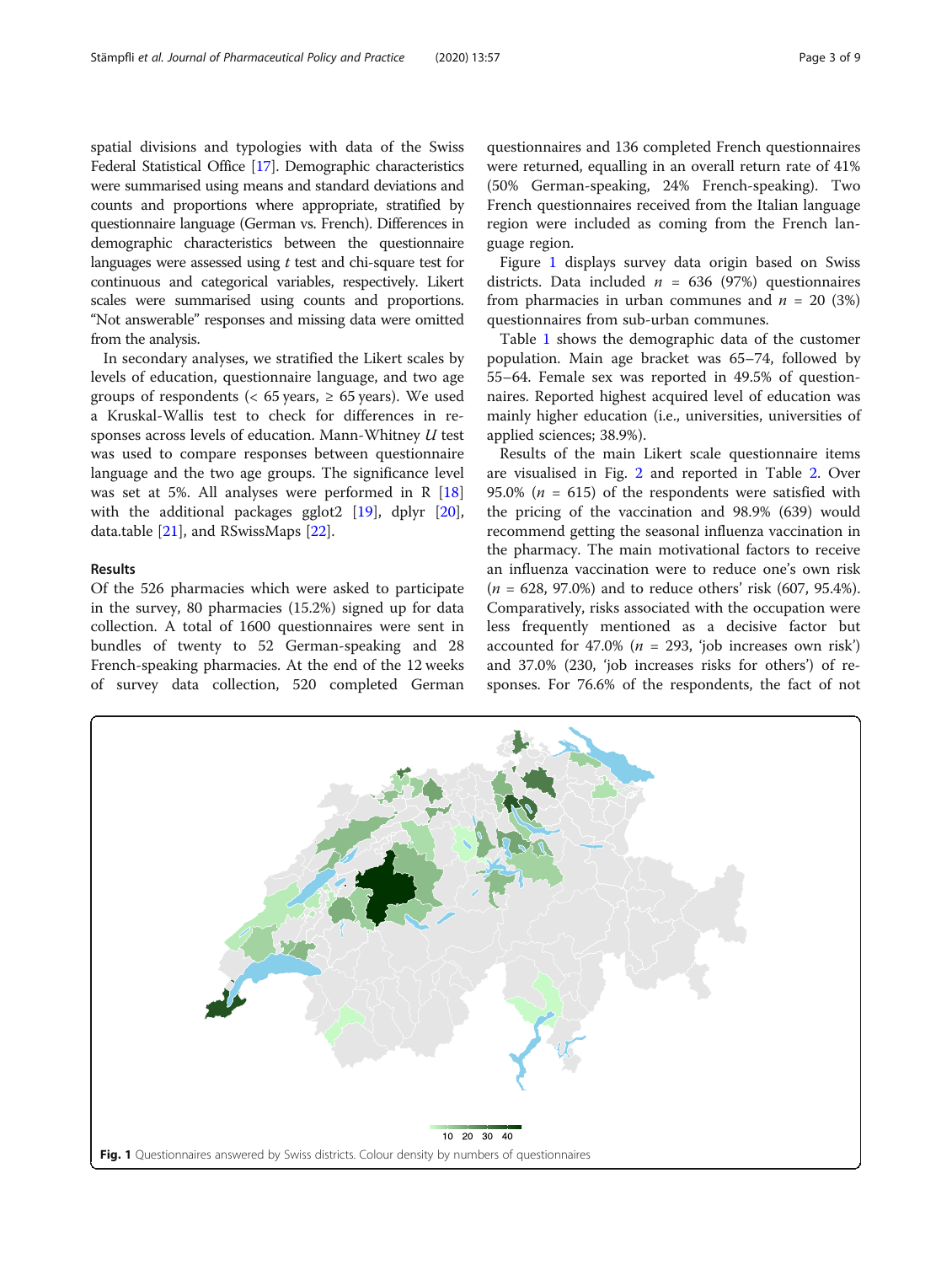|                                          | Overall<br>$(n = 656)$ |        | German*<br>$(n = 521)$ |        | French*<br>$(n = 135)$ | $p$ value <sup>†</sup> |       |
|------------------------------------------|------------------------|--------|------------------------|--------|------------------------|------------------------|-------|
|                                          | Ν                      | (% )   | ${\cal N}$             | (% )   | ${\cal N}$             | (% )                   |       |
| Female                                   | 309                    | (47.1) | 245                    | (49.4) | 64                     | (47.4)                 | 0.594 |
| Missing                                  |                        |        |                        |        | 9                      | (6.7)                  |       |
| Age                                      |                        |        |                        |        |                        |                        | 0.57  |
| < 16                                     | $\mathbf{1}$           | (0.2)  | 1                      | (0.2)  | $\mathbf 0$            | (0.0)                  |       |
| $16 - 17$                                | $\mathsf{O}\xspace$    | (0.0)  | $\mathbf 0$            | (0.0)  | $\mathbf 0$            | (0.0)                  |       |
| $18 - 24$                                | 9                      | (1.4)  | 6                      | (1.2)  | 3                      | (2.2)                  |       |
| $25 - 34$                                | 31                     | (4.7)  | 25                     | (4.8)  | 6                      | (4.4)                  |       |
| $35 - 44$                                | 100                    | (15.2) | 74                     | (14.2) | 26                     | (19.3)                 |       |
| $45 - 54$                                | 101                    | (15.4) | 85                     | (16.3) | 16                     | (11.9)                 |       |
| $55 - 64$                                | 160                    | (24.4) | 127                    | (24.4) | 33                     | (24.4)                 |       |
| $65 - 74$                                | 170                    | (25.9) | 135                    | (25.9) | 35                     | (25.9)                 |       |
| $75 - 84$                                | 70                     | (10.7) | 60                     | (11.5) | 10                     | (7.4)                  |       |
| $>85$                                    | 6                      | (0.9)  | $\overline{4}$         | (0.8)  | $\overline{2}$         | (1.5)                  |       |
| Missing                                  | $\,8\,$                | (1.2)  | $\overline{4}$         | (0.8)  | $\overline{4}$         | (3.0)                  |       |
| Education                                |                        |        |                        |        |                        |                        | 0.007 |
| Compulsory school                        | 34                     | (5.2)  | 29                     | (5.6)  | 5                      | (3.7)                  |       |
| Secondary: vocational                    | 191                    | (29.1) | 151                    | (29.0) | 40                     | (29.6)                 |       |
| Secondary: general school                | 43                     | (6.6)  | 34                     | (6.5)  | 9                      | (6.7)                  |       |
| Higher vocational                        | 123                    | (18.8) | 110                    | (21.1) | 13                     | (9.6)                  |       |
| Higher education                         | 249                    | (38.0) | 188                    | (36.1) | 61                     | (45.2)                 |       |
| Missing                                  | 16                     | (2.4)  | 9                      | (1.7)  | 7                      | (5.2)                  |       |
| Vaccination elsewhere                    |                        |        |                        |        |                        |                        | 0.116 |
| <b>No</b>                                | 36                     | (5.5)  | 26                     | (5.0)  | 10                     | (7.4)                  |       |
| I do not know                            | 56                     | (8.5)  | 39                     | (7.5)  | 17                     | (12.6)                 |       |
| Yes                                      | 550                    | (83.8) | 446                    | (85.6) | 104                    | (77.0)                 |       |
| Missing                                  | 14                     | (2.1)  | $10$                   | (1.9)  | $\overline{4}$         | (3.0)                  |       |
| Previous pharmacy influenza vaccination  |                        |        |                        |        |                        |                        | 0.801 |
| $\mathbf 0$                              | 268                    | (40.9) | 208                    | (39.9) | 60                     | (44.4)                 |       |
| $1 - 2$                                  | 198                    | (30.2) | 157                    | (30.1) | 41                     | (30.4)                 |       |
| 3–4                                      | 108                    | (16.5) | 90                     | (17.3) | 18                     | (13.3)                 |       |
| 5                                        | 68                     | (10.4) | 55                     | (10.6) | 13                     | (9.6)                  |       |
| Missing                                  | 14                     | (2.1)  | 11                     | (2.1)  | $\mathsf 3$            | (2.2)                  |       |
| Previous physician influenza vaccination |                        |        |                        |        |                        |                        | 0.337 |
| $\mathsf{O}\xspace$                      | 213                    | (32.5) | 171                    | (32.8) | 42                     | (31.1)                 |       |
| $1 - 2$                                  | 144                    | (22.0) | 110                    | (21.1) | 34                     | (25.2)                 |       |
| $3 - 4$                                  | 84                     | (12.8) | $70\,$                 | (13.4) | 14                     | (10.4)                 |       |
| 5                                        | 197                    | (30.0) | 153                    | (29.4) | 44                     | (32.6)                 |       |
| Missing                                  | 18                     | (2.7)  | $17\,$                 | (3.3)  | $\mathbf{1}$           | (0.7)                  |       |
| Another vaccine at pharmacy (yes)        | 86                     | (13.1) | 68                     | (13.1) | 18                     | (13.3)                 | 0.993 |
| Missing                                  | 14                     | (2.1)  | 11                     | (2.1)  | $\mathsf{3}$           | (2.2)                  |       |

#### <span id="page-3-0"></span>Table 1 Characteristics of survey respondents

\*Refers to questionnaire language

† Numerical and binary variables were compared using t test and categorical variables with chi-square test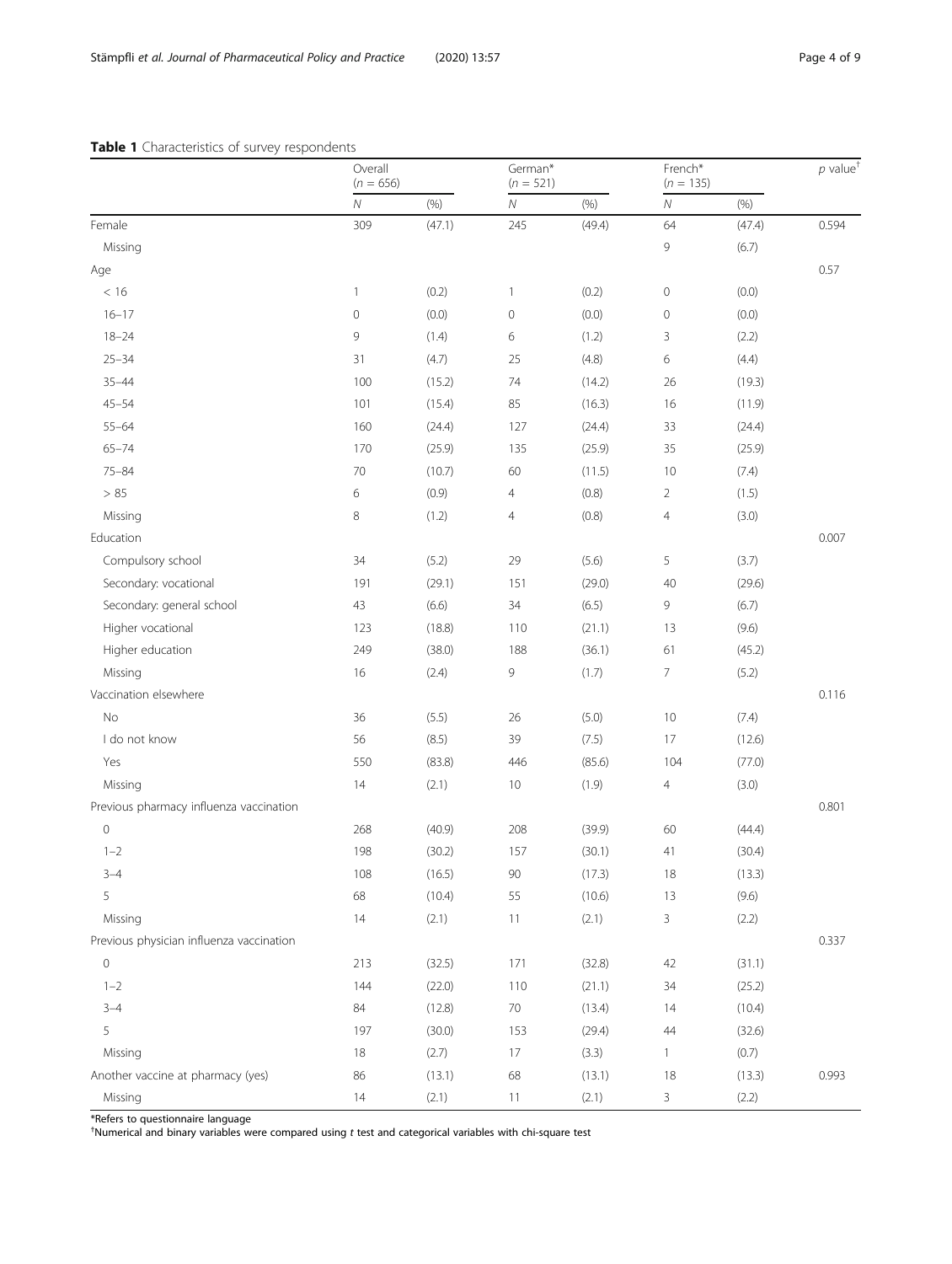<span id="page-4-0"></span>

having a primary care physician, and for 75.6% of the clients, the availability of a physician to conduct the vaccination was not seen as a reason for vaccinating in the pharmacy. No need for an appointment was seen as a relevant factor as 96.2% of the respondents answered positively. Additionally, 92.6 and 98.3% of respondents stated opening hours of the pharmacies and trust to the pharmacy as factors for choosing a pharmacy as a place to get vaccinated. A positive previous experience was stated by 410 (65.0%) respondents as a reason for vaccinating in the pharmacy, while only 374 (57.0%) respondents had answered having had done a previous influenza vaccination in a pharmacy.

Statistical tests on differences in answers according to language region and level of education are provided in Additional Table [1.](#page-7-0) German-speaking respondents were more satisfied and stated they would recommend the service more, compared to French-speaking respondents. Statistically significant differences were also observed for the items 'job increases risk for others' ( $p < 0.001$ ), 'opening hours of pharmacies' $(p = 0.03)$ , 'not having primary care physician'( $p < 0.001$ ), and 'pricing' ( $p = 0.01$ ), which were less frequently mentioned as factors by Frenchspeaking respondents, compared to the German-speaking respondents.

We observed that older than 65 years old customers had a stronger motivation to reduce others' risk ( $p =$ 0.01), while younger than 65 years of age had a greater motivation because their job increases the risk for influenza ( $p < 0.001$ ). No statistically significant differences in any of the items were observed when analysing by education levels. Statistical analyses by level of urbanity were not possible due to the small number of questionnaires from sub-urban communes ( $n = 20, 3\%$ ).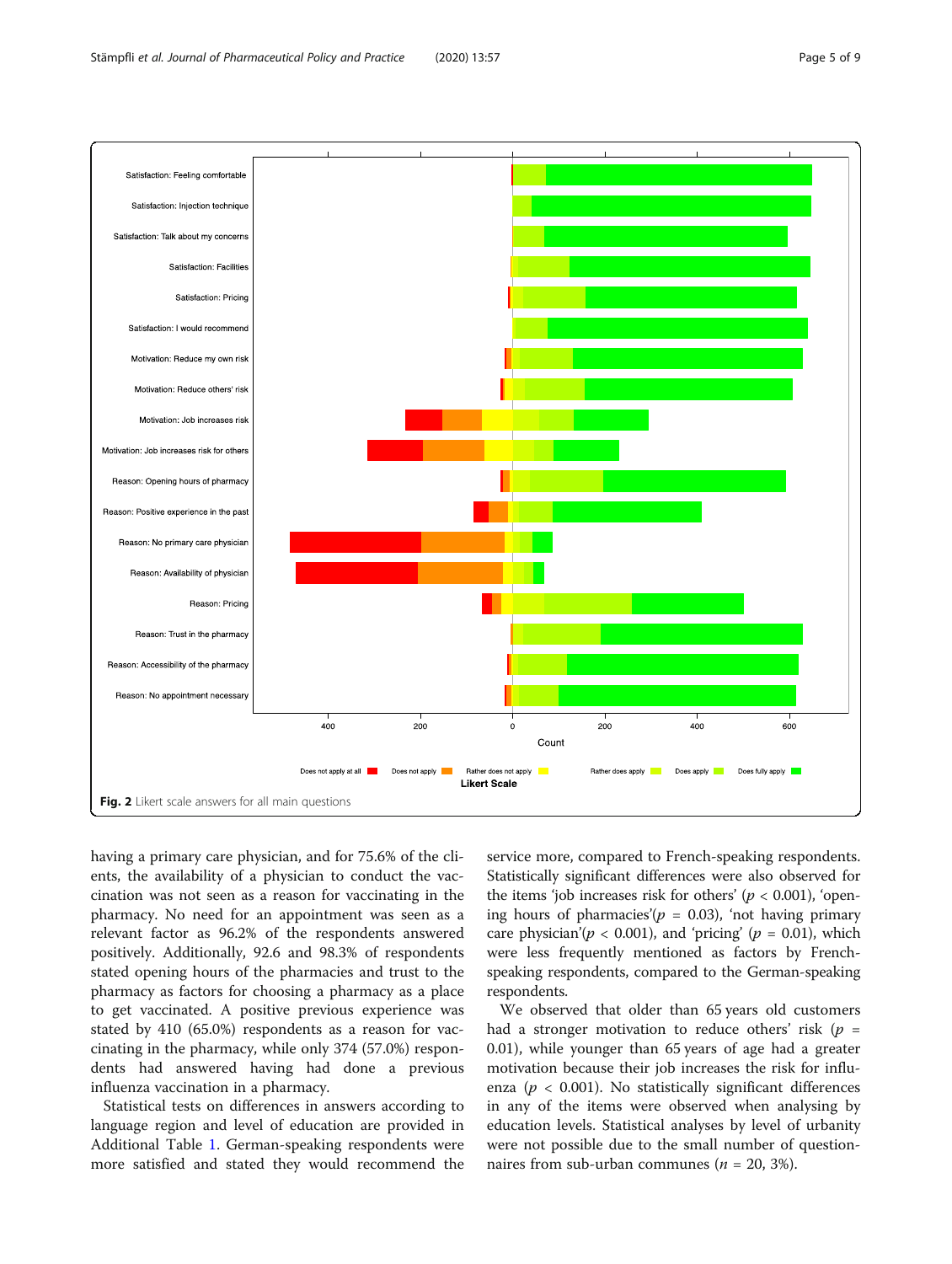<span id="page-5-0"></span>Table 2 Likert scale counts and proportions for all main questions

|                                           | Does not apply<br>at all |        |     | Does not<br>apply |          | Rather does<br>not apply |               | Rather does<br>apply |     | Does apply |     | Does fully<br>apply |                | Not Answerable |  |
|-------------------------------------------|--------------------------|--------|-----|-------------------|----------|--------------------------|---------------|----------------------|-----|------------|-----|---------------------|----------------|----------------|--|
| Satisfaction: Feeling comfortable         | 2                        | 0.31%  | 0   | 0.00%             | $\Omega$ | 0.00%                    | 2             | 0.31%                | 71  | 10.91%     | 576 | 88.48%              | $\Omega$       | 0.00%          |  |
| Satisfaction: Injection technique         | $\mathbf{0}$             | 0.00%  | 0   | 0.00%             | $\Omega$ | 0.00%                    | $\mathcal{P}$ | 0.31%                | 39  | 6.02%      | 605 | 93.36%              | $\overline{2}$ | 0.31%          |  |
| Satisfaction: Talk about my concerns      | $\Omega$                 | 0.00%  | 1.  | 0.15%             | $\Omega$ | 0.00%                    | 3             | 0.46%                | 66  | 10.22%     | 527 | 81.58%              | -49            | 7.59%          |  |
| Satisfaction: Facilities                  | $\Omega$                 | 0.00%  | 1   | 0.15%             | ζ        | 0.46%                    | 12            | 1.85%                | 112 | 17.23%     | 521 | 80.15%              |                | 0.15%          |  |
| Satisfaction: Pricing                     |                          | 0.15%  | 2   | 0.31%             | 6        | 0.93%                    | 23            | 3.55%                | 135 | 20.87%     | 457 | 70.63%              | 23             | 3.55%          |  |
| Satisfaction: I would recommend           | $\Omega$                 | 0.00%  | 0   | 0.00%             |          | 0.16%                    | 8             | 1.24%                | 68  | 10.54%     | 563 | 87.29%              | -5             | 0.78%          |  |
| Motivation: Reduce my own risk            | 3                        | 0.46%  | 10  | 1.55%             | 4        | 0.62%                    | 16            | 2.47%                | 116 | 17.93%     | 496 | 76.66%              | -2             | 0.31%          |  |
| Motivation: Reduce others' risk           | 3                        | 0.47%  | 3   | 0.47%             | 19       | 2.99%                    | 28            | 4.40%                | 128 | 20.13%     | 451 | 70.91%              | $\overline{4}$ | 0.63%          |  |
| Motivation: Job increases risk            | 80                       | 12.84% | 86  | 13.80%            | 67       | 10.75%                   | 58            | 9.31%                | 76  | 12.20%     | 159 | 25.52%              | 97             | 15.57%         |  |
| Motivation: Job increases risk for others | 118                      | 19.00% | 133 | 21.42%            | 63       | 10.14%                   | 47            | 7.57%                | 42  | 6.76%      | 141 | 22.71%              | 77             | 12.40%         |  |
| Reason: Opening hours of pharmacy         | 3                        | 0.47%  | 16  | 2.51%             |          | 1.10%                    | 38            | 5.96%                | 159 | 24.92%     | 394 | 61.76%              | 21             | 3.29%          |  |
| Reason: Positive experience in the past   | 32                       | 5.07%  | 42  | 6.66%             | 11       | 1.74%                    | 14            | 2.22%                | 74  | 11.73%     | 322 | 51.03%              | 136            | 21.55%         |  |
| Reason: No primary care physician         | 284                      | 45.01% | 180 | 28.53%            | 19       | 3.01%                    | 17            | 2.69%                | 26  | 4.12%      | 42  | 6.66%               | 63             | 9.98%          |  |
| Reason: Availability of physician         | 264                      | 42.51% | 184 | 29.63%            | 22       | 3.54%                    | 26            | 4.19%                | 20  | 3.22%      | 22  | 3.54%               | 83             | 13.37%         |  |
| Reason: Pricing                           | 20                       | 3.17%  | 20  | 3.17%             | 26       | 4.12%                    | 70            | 11.09%               | 189 | 29.95%     | 241 | 38.19%              | 65             | 10.30%         |  |
| Reason: Trust in the pharmacy             | 0                        | 0.00%  | 3   | 0.47%             | $\Omega$ | 0.00%                    | 24            | 3.75%                | 168 | 26.25%     | 437 | 68.28%              | 8              | 1.25%          |  |
| Reason: Accessibility of the pharmacy     | 3                        | 0.47%  | 5   | 0.79%             | 4        | 0.63%                    | 12            | 1.89%                | 106 | 16.69%     | 501 | 78.90%              | $\overline{4}$ | 0.63%          |  |
| Reason: No appointment necessary          | 3                        | 0.47%  | 10  | 1.57%             | 4        | 0.63%                    | 15            | 2.35%                | 85  | 13.32%     | 514 | 80.56%              | 7              | 1.10%          |  |

#### Discussion

During the 2019/2020 influenza season, we identified that customer satisfaction with pharmacist-administered influenza vaccinations was high. Results from our voluntary questionnaire revealed that customers found the service to be comfortable and 99% were to recommend the service based on their experience. The primary reason for selecting the pharmacy for their influenza vaccination was convenience. The majority of respondents did get the seasonal influenza vaccination for the first time in a pharmacy (40.9%). Therefore, the results of this study suggest that expanding the role of pharmacists in Switzerland may be a means to improve overall access to vaccinations.

Pharmacist-led vaccination programs have emerged in the past decade as a means to improve access to the influenza vaccination within communities [[5\]](#page-7-0). The vast majority of studies suggest patients are highly satisfied and comfortable with pharmacist-administered influenza vaccination programs. Our findings are concordant with previous studies at a national and international level. Within Switzerland, a 2018 survey conducted in the Swiss canton of Vaud analysed 301 questionnaires and identified that 94% of customers reported global satisfaction, 97% reported feeling comfortable with injection technique and provided information, and 84% would have recommended the service [[14\]](#page-7-0). A similar survey performed in community pharmacies in Toronto, Canada, also reported high satisfaction with pharmacist-

administered influenza vaccinations [\[11](#page-7-0)]. Of the 1502 surveyed customers in the Canadian study, 92% reported very high satisfaction with the pharmacists' injection technique, 86% reported being very comfortable about being vaccinated by a pharmacist, and 99% would have recommended the service [[11\]](#page-7-0). Similar results have been observed in Australia, where 99% of 434 customers were satisfied with the service overall and 97% stated to get community pharmacist-administered vaccinations in the future [[12](#page-7-0)].

The survey in the canton of Vaud additionally collected positive qualitative comments about the easy access of vaccinations in pharmacies, which is in-line with our findings [\[14](#page-7-0)]. The majority of respondents (75.7%) in our study stated that the unavailability of a primary care physician was not the reason for choosing the pharmacies as a place for vaccination, suggesting customers actively chose pharmacies as an alternative option rather than being forced to do so. Rather, the main motivation in our survey was related to scheduling convenience. This was reflected by 96.2% of respondents indicating that 'no need for an appointment' and 92.6% stating 'the opening hours of the pharmacies' as motivational factors. Results from a customer survey in Nova Scotia, Canada, similarly identified convenience as a main reason for receiving the influenza vaccination in a pharmacy [\[13](#page-7-0)]. While we did not identify indicators of health inequality in our survey, a UK study identified that pharmacist-administered vaccination services were more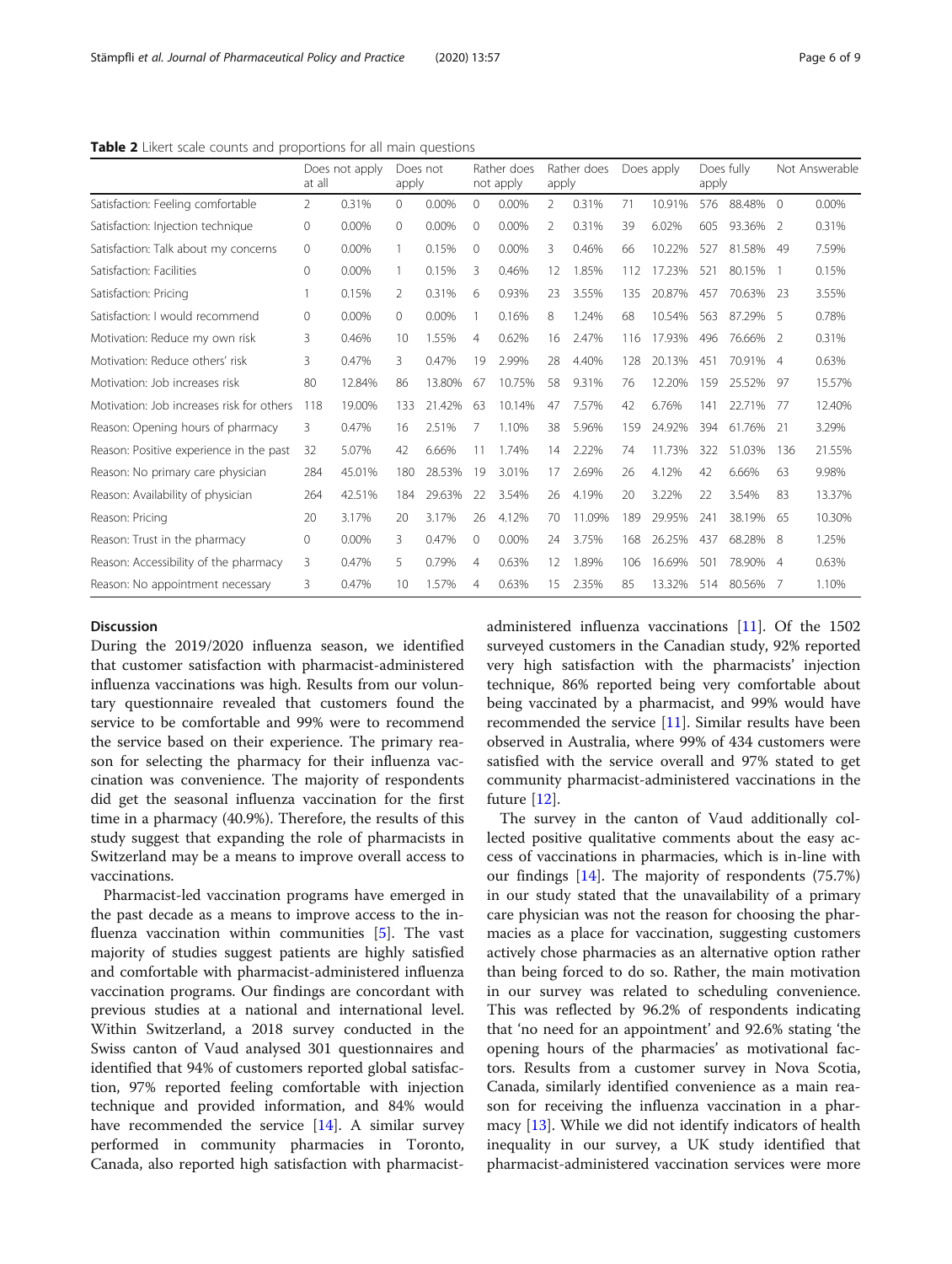likely to be accessed by individuals from more deprived areas where the convenience of longer opening hours may play an important role [[23](#page-8-0)].

Contrary to receiving the vaccination by a primary care physician, vaccinations in the pharmacy without a physician's prescription are not yet remunerated by the compulsory basic health insurance in Switzerland and customers need to have a voluntary supplementary insurance plan or pay for the service out-of-pocket. While this may hinder the uptake of the service, we identified that the majority of respondents (95%) answered positively when asked about the price. This indicates that the participating pharmacies applied prices which appear to be reasonable and justified to the customers, or the added value of convenience outweighs the cost.

One of the primary aims of pharmacist-administered vaccination services is to improve access to, and rates of, vaccination—particularly to high-risk patient groups. Steyer and colleagues were able to show that allowing American pharmacists to vaccinate customers improved influenza vaccine rates in individuals aged 65 years or older [[24](#page-8-0)]. The greater likelihood of being immunised remained even when controlling for gender, ethnicity, income, health insurance, and health status. Pharmacists are skilled healthcare professionals that can be utilised to support healthcare systems, particularly in preventative medicine, such as vaccinations. It is pivotal that we consider the potential for the expanded role of pharmacists in communities to facilitate rapid and wide-spread access to vaccinations. While our study was not designed to compare vaccination rates, 13.5% of reported not having a primary care physician as a reason for choosing a pharmacy, suggesting an unmet need within the healthcare system. Moreover, while 85.7% of respondents stated that they would have gotten the vaccination elsewhere if not possible in the pharmacy, the high satisfaction rate suggests pharmacists are accepted healthcare providers within the community. Additionally, 32.5% of respondents stated that they had never received an influenza vaccination from a physician before, which may indicate that pharmacist-led services are an attractive means to reach new patients.

#### Limitations

There are several limitations of our study to be discussed. Most importantly, inclusion in the study was voluntary for both pharmacies and customers, which can lead to a selection bias. However, no incentive was provided to either the pharmacy or patient for their participation. Nevertheless, it is possible that participating pharmacies were very comfortable in providing vaccination services and were, hence, skilled providers. This could explain the high rate of satisfaction regarding the competence of the pharmacist reported in our study. Additionally, respondents in our survey seem to have been a highly motivated population favouring vaccinations altogether, as over 85% would have gone for the vaccination elsewhere if it were not for the pharmacy. A recent study identified that only 15% of Swiss individuals reported an influenza vaccination in the past 12 months [\[25\]](#page-8-0). Thus, our results are likely not generalisable to the entire Swiss population. Limitations on generalisability further include the geographical distribution of the participating pharmacies: certain cantons are not represented in the survey and participating pharmacies were mainly from urban communes. Additionally, we did not conduct a random sample of customers. Rather, the respondents were customers that had already actively chosen to be vaccinated in a pharmacy and, therefore, likely had a positive attitude regarding the service in general. Furthermore, while we protected the anonymity by providing sealable envelopes for respondents to place their completed surveys, it is possible responses may have been skewed to please their pharmacists. However, we believe this was likely minimal as a previous Swiss study revealed no difference between responses of regular customers and occasional customers on overall satisfaction and specific items (i.e., information, injection technique) [[14\]](#page-7-0). Unsupervised questionnaire filling of Likert scales may introduce unintentional answers, as seen in the difference between having had done a previous influenza vaccination in a pharmacy and stating a positive previous experience as a reason for choosing the pharmacy as vaccination place. It is possible that the question relating to the previous positive experience was misinterpreted as having a positive experience with the pharmacy in general, rather than with a vaccination in the pharmacy, as intended. The low number of missing data and 'not answerable' options does, however, indicate appropriate questionnaire wording. Finally, we did not monitor the total number of vaccinations performed in the pharmacies, which hinders decisive conclusions on rates and selection.

### Conclusion

With this analysis of 656 customer surveys, we report high levels of satisfaction with community pharmacistadministered seasonal influenza vaccinations in Switzerland. This satisfaction included injection technique, used facilities, preparatory discussions, and pricing of the service. Easy scheduling appears to have been a primary driver for choosing pharmacies as the provider, not unavailability of primary care physicians. With the main age bracket of respondents being 65 to 74 years, community pharmacies seem to be able to help in fulfilling the seasonal influenza vaccination recommendations of the Federal Office of Public Health of Switzerland. Thus, the availability of pharmacist-administered services may be an important factor to improving the seasonal influenza vaccination rates in Switzerland.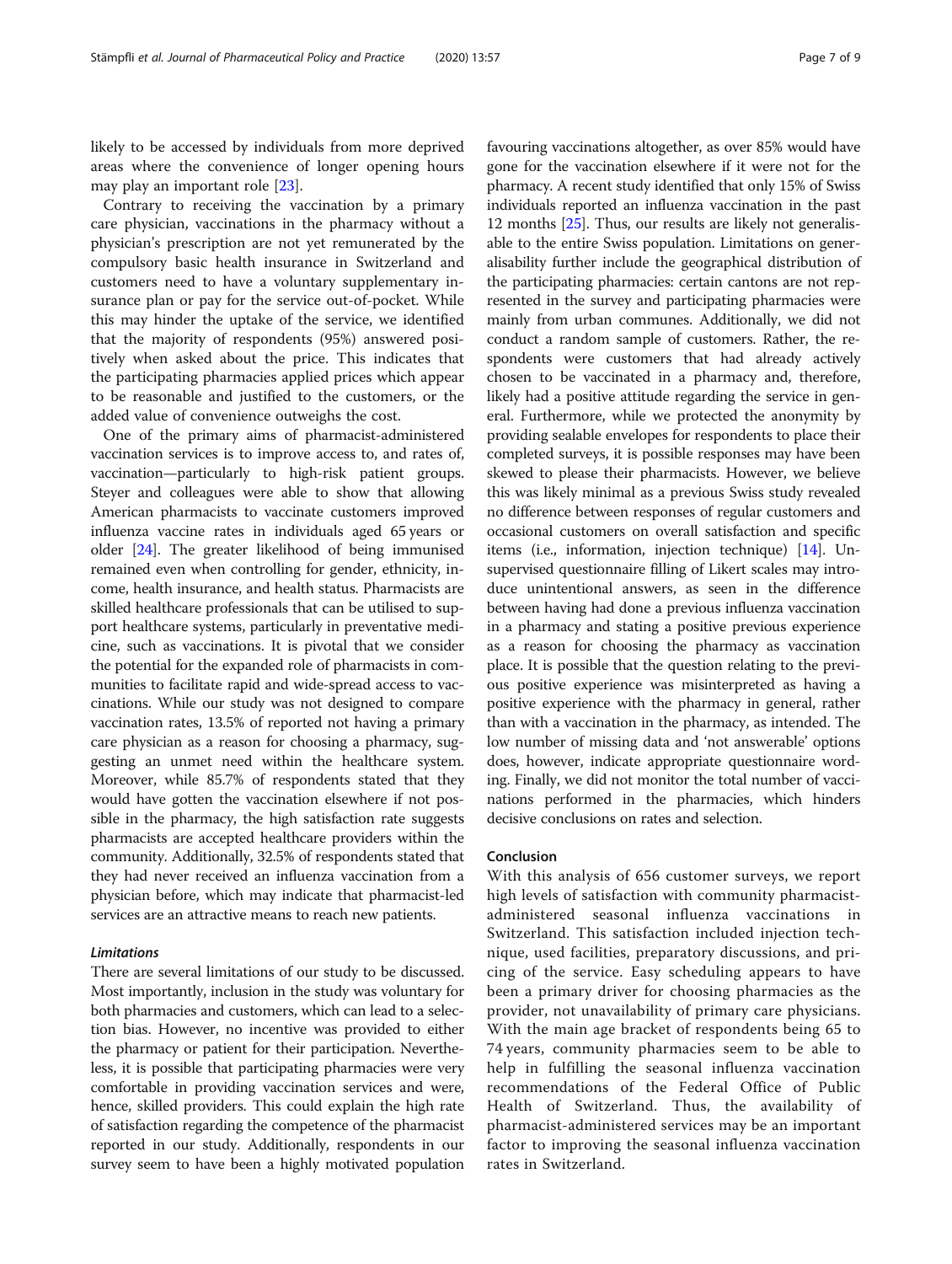## <span id="page-7-0"></span>Supplementary information

Supplementary information accompanies this paper at [https://doi.org/10.](https://doi.org/10.1186/s40545-020-00259-7) [1186/s40545-020-00259-7](https://doi.org/10.1186/s40545-020-00259-7).

Additional file 1: Figure S1. The German version of the questionnaire. Additional file 2: Table S1. Statistical tests on differences in answers according to language region and level of education.

#### Acknowledgements

The authors would like to dedicate this work to Prof. Dr. Olivier Bugnon, head of community pharmacy service in the Center for Primary Care and Public Health (Unisanté) in Lausanne, who sadly and unexpectedly passed away. Prof. Bugnon would have been a co-author of this work, but, more importantly, he was a friend, an inspiration, and a passionate pharmacist. The authors would like to thank Sascha Sauer, student assistant at the Chair of Research on Learning and Instruction, Department of Humanities, Social, and Political Sciences, Swiss Federal Institute of Technology ETH Zurich, for his exhaustive and kind assistance in generating and scanning the electronically evaluable questionnaire; Dr. Olivia Manicolo, PhD, formerly at the Department of Psychology, University of Basel, for her critical appraisal of the questionnaire items; Dr. Andreas Wälchli, PhD, data analyst at pharmaSuisse, for his help in preparing the call on participation; and Print & Publish, ETH Zurich, for their outstanding service in distributing and tracking the questionnaire bundles.

#### Authors' contributions

The study was designed by DStä and AB at the Swiss Federal Institute of Technology, ETH Zurich; DSte, ABr, and SDP collaborated in the study design and manuscript review. Data collection was done at ETH Zurich by DStä. Analyses were done at ETH Zurich by AMT. Analyses interpretation were done at ETH Zurich by DStä, AMT, and AB. All authors approved the final article. ETH Zurich made the final decision to publish.

#### Funding

The study was enabled by funds from the Swiss Federal Institute of Technology ETH Zurich and the Swiss Association of Pharmacists (pharmaSuisse).

#### Availability of data and materials

The datasets used and/or analysed during the current study are available from the corresponding author on reasonable request.

#### Ethics approval and consent to participate

A jurisdictional inquiry with a clarification of responsibility (BASEC-Nr. Req-2019-00500) confirmed that this research project did not fall within the scope of the Swiss Human Research Act. Therefore, an authorisation from the ethics committee was not required.

#### Consent for publication

Not applicable

#### Competing interests

DSte is the product manager of vaccination services in community pharmacies at the Swiss Association of Pharmacists (pharmaSuisse). ABr was working until March 2020 as head of innovation at pharmaSuisse. AMT declares no competing interests. DStä and SDP are members of pharmaSuisse. AB declares that her professorship was partly endowed by the ETH Foundation and pharmaSuisse.

#### Author details

<sup>1</sup>Pharmacoepidemiology, Institute of Pharmaceutical Sciences, Department of Chemistry and Applied Biosciences, Swiss Federal Institute of Technology, ETH Zurich, Vladimir-Prelog-Weg 4, CH-8093 Zurich, Switzerland. <sup>2</sup>Community Pharmacy, Center for Primary Care and Public Health (Unisanté), University of Lausanne, Lausanne, Switzerland. <sup>3</sup>Swiss Association of Pharmacists, Liebefeld, Switzerland.

#### Received: 23 June 2020 Accepted: 18 August 2020 Published online: 25 September 2020

#### References

- 1. Iuliano AD, Roguski KM, Chang HH, Muscatello DJ, Palekar R, Tempia S, et al. Estimates of global seasonal influenza-associated respiratory mortality: a modelling study. The Lancet. 2018;391(10127):1285–300.
- 2. World Health Organization. Influenza (Seasonal) Fact Sheet [Internet]. WHO; 2018 [cited 2020 Apr 29]. Available from: [https://www.who.int/news-room/](https://www.who.int/news-room/fact-sheets/detail/influenza-(seasonal)) [fact-sheets/detail/influenza-\(seasonal\).](https://www.who.int/news-room/fact-sheets/detail/influenza-(seasonal))
- 3. Federal Office of Public Health of Switzerland. Empfehlung Grippeimpfung [Flu vaccination recommendation] [Internet]. Federal Office of Public Health; 2017 [cited 2020 Feb 3]. Available from: [https://www.bag.admin.ch/bag/en/](https://www.bag.admin.ch/bag/en/home/krankheiten/krankheiten-im-ueberblick/grippe.html) [home/krankheiten/krankheiten-im-ueberblick/grippe.html.](https://www.bag.admin.ch/bag/en/home/krankheiten/krankheiten-im-ueberblick/grippe.html)
- 4. Federal Office of Public Health of Switzerland. BAG-Bulletin 29: Bericht zur Grippesaison 2018/19 [Report on the influenza season 2018/19] [Internet]. Federal Office of Public Health; 2019 [cited 2020 Feb 3]. Available from: [https://www.bag.admin.ch/bag/en/home/krankheiten/krankheiten-im](https://www.bag.admin.ch/bag/en/home/krankheiten/krankheiten-im-ueberblick/grippe.html)[ueberblick/grippe.html](https://www.bag.admin.ch/bag/en/home/krankheiten/krankheiten-im-ueberblick/grippe.html).
- 5. Kirkdale CL, Nebout G, Megerlin F, Thornley T. Benefits of pharmacist-led flu vaccination services in community pharmacy. Ann Pharm Fr. 2017;75(1):3–8.
- 6. The Swiss Confederation. SR 811.11 Bundesgesetz über die universitären Medizinalberufe (Medizinalberufegesetz, MedBG) [Federal law on the university medical professions] [Internet]. 2015 [cited 2020 May 6]. Available from: [https://www.admin.ch/opc/de/classified-compilation/20040265/index.](https://www.admin.ch/opc/de/classified-compilation/20040265/index.html) [html](https://www.admin.ch/opc/de/classified-compilation/20040265/index.html).
- 7. The Swiss Confederation. Medizinalberuferegister [Register of Medical Professions] [Internet]. 2020 [cited 2020 May 6]. Available from: [https://www.](https://www.medregom.admin.ch/) [medregom.admin.ch/.](https://www.medregom.admin.ch/)
- 8. pharmaSuisse. Kundenangebote Impfen und Impfberatung [Customer offers vaccination and vaccination advice] [Internet]. 2020 [cited 2020 May 6]. Available from: [https://www.pharmasuisse.org/de/1159/Impfen-und-](https://www.pharmasuisse.org/de/1159/Impfen-und-Impfberatung.htm)[Impfberatung.htm.](https://www.pharmasuisse.org/de/1159/Impfen-und-Impfberatung.htm)
- 9. pharmaSuisse. Impfapotheken [Vaccination pharmacies] [Internet]. 2020 [cited 2020 May 6]. Available from: <https://impfapotheke.ch/>.
- 10. Brunner I, Schmedders K, Wolfensberger A, Schreiber PW, Kuster SP. The economic and public health impact of influenza vaccinations: contributions of Swiss pharmacies in the 2016/17 and 2017/18 influenza seasons and implications for vaccination policy. Swiss Med Wkly [Internet]. 2019Dec 17 [cited 2020 Apr 24];149(5152). Available from: [https://smw.ch/article/doi/](https://smw.ch/article/doi/smw.2019.20161) [smw.2019.20161](https://smw.ch/article/doi/smw.2019.20161).
- 11. Papastergiou J, Folkins C, Li W, Zervas J. Community pharmacist– administered influenza immunization improves patient access to vaccination. Can Pharm J Rev Pharm Can. 2014;147(6):359–65.
- 12. Burt S, Hattingh L, Czarniak P. Evaluation of patient satisfaction and experience towards pharmacist-administered vaccination services in Western Australia. Int J Clin Pharm. 2018;40(6):1519–27.
- 13. Isenor JE, Wagg AC, Bowles SK. Patient experiences with influenza immunizations administered by pharmacists. Hum Vaccines Immunother. 2018;14(3):706–11.
- 14. Vo N-LC, Du Pasquier S, Bugnon O. Enquête de satisfaction auprès des personnes vaccinées contre la grippe dans les pharmacies vaudoises durant l'automne 2018 [Master's thesis]. [Lausanne]: University of Geneva; 2019.
- 15. Krosnick JA, Fabrigar LR. Designing rating scales for effective measurement in surveys. In: Survey measurement and process quality [Internet]. John Wiley & Sons, Ltd; 2012 [cited 2019 May 28]. p. 141–64. Available from: <https://onlinelibrary.wiley.com/doi/abs/10.1002/9781118490013.ch6>.
- 16. Electric Paper Informationssysteme GmbH. TeleForn (Data capturing software). Lüneburg: Electric Paper; 2019.
- 17. Federal Statistical Office. Raumgliederungen [Spatial Divisions] [Internet]. 2020 [cited 2020 Feb 18]. Available from: [https://www.bfs.admin.ch/.](https://www.bfs.admin.ch/)
- 18. R Core Team. R: A language and environment for statistical computing [Internet]. Vienna, Austria: R Foundation for Statistical Computing; 2019 [cited 2019 Aug 14]. Available from: <https://www.r-project.org/>.
- 19. Wickham H, Chang W, Henry L, Pedersen TL, Takahashi K, Wilke C, et al. ggplot2: create elegant data visualisations using the grammar of graphics [Internet]. 2020 [cited 2020 Apr 28]. Available from: [https://CRAN.R-project.](https://cran.r-project.org/package) [org/package](https://cran.r-project.org/package) = ggplot2.
- 20. Wickham H, François R, Henry L, Müller K, RStudio. dplyr: A grammar of data manipulation [Internet]. 2019 [cited 2019 Jun 5]. Available from: [https://](https://cran.r-project.org/package) [CRAN.R-project.org/package](https://cran.r-project.org/package) = dplyr.